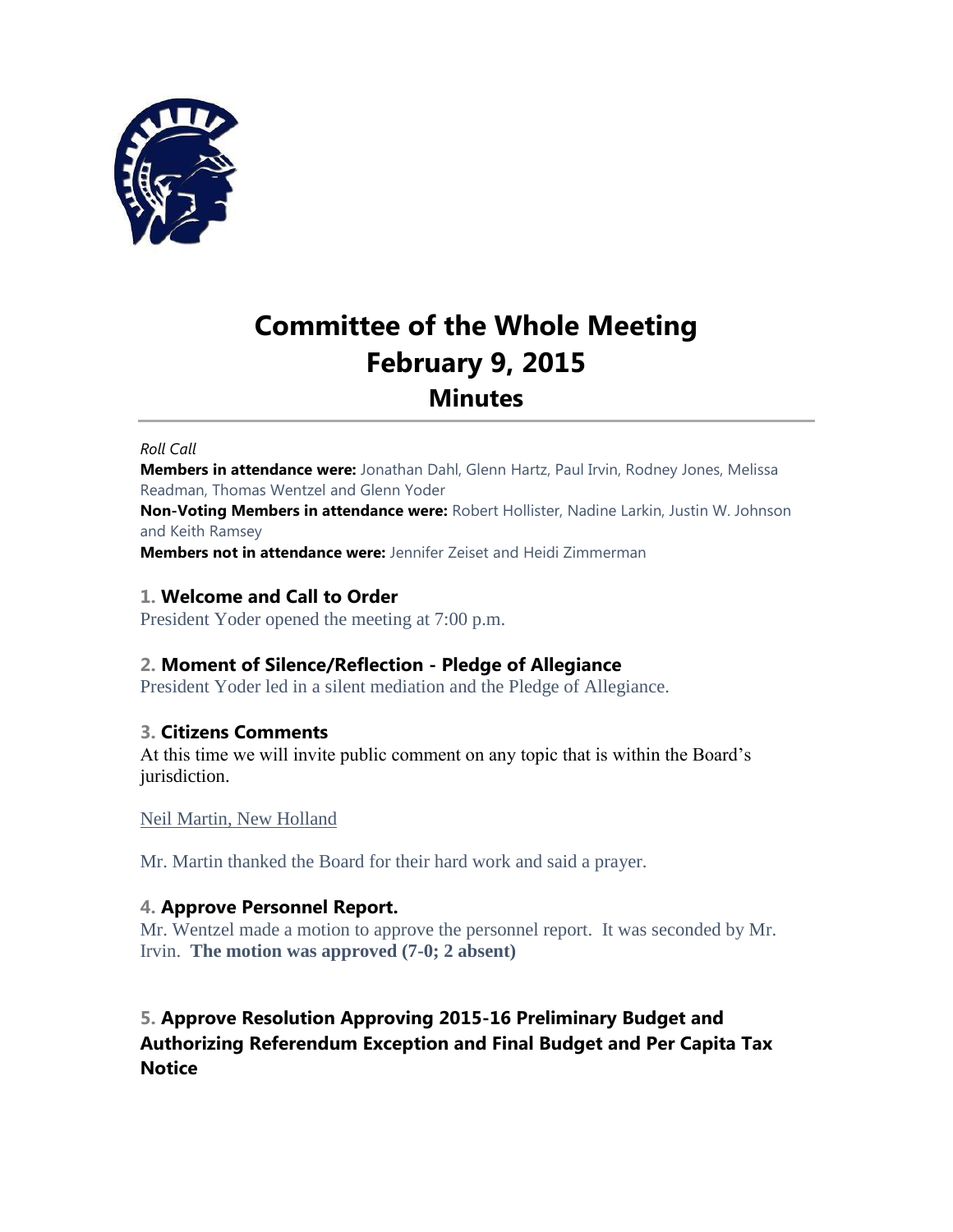Mr. Ramsey noted that the resolution was the same that was presented at last month's meeting. He also noted that there would be some adjustments as the budget is reviewed further and when the governor's budget is announced.

Mr. Jones made a motion to approve the Resolution Approving 2015-16 Preliminary Budget and Authorizing Referendum Exception and Final Budget and Per Capita Tax Notice. It was seconded by Mr. Hartz. **The motion was approved (7-0; 2 absent)**

# **6. Property and Services**

**6.1** Action Items - None

**6.2** Information Items - None

# **7. Program**

**7.1** Action Items – None

**7.2** Information Item - Presentation by Matthew Sanger on Programming and Staffing at Garden Spot High School for the 2015-2016 School Year. Mr. Sanger presented a PowerPoint presentation to the Board describing a plan to change high school programs focusing more on grade level academies and STEM courses. This new programing is going to require addition of four new teachers added to staffing in the high school.

### **8. Management**

**8.1** Action Item - Approve Board Meeting Calendar Dates for 2015-2016 school year.

Dr. Hollister presented the School Board Calendar for next year for approval at the Board Meeting.

**8.2** Action Item - Update Policy 227.2 to reflect current practice - Students in co-curricular programs are not subject to the random drug testing policy.

Dr. Hollister informed the board that currently the District does not include cocurricular program in random drug testing. The policy presented is updated to reflect the current practice.

**8.3** Information Item - Legislative Education Summit with Senator Aument at Ephrata High School, Friday, March 6th, 7:30 a.m. to 9:30 a.m.

**8.4** Information Item - Legislative Breakfast: Monday, March 9th, 7:30am IU13 Conference Center, 1020 New Holland Avenue, Lancaster, PA (Please contact Justin Johnson in order to be registered for breakfast. (717) 354-1117 | justin\_johnson@elanco.org Registration must be completed by Friday, February 20th)